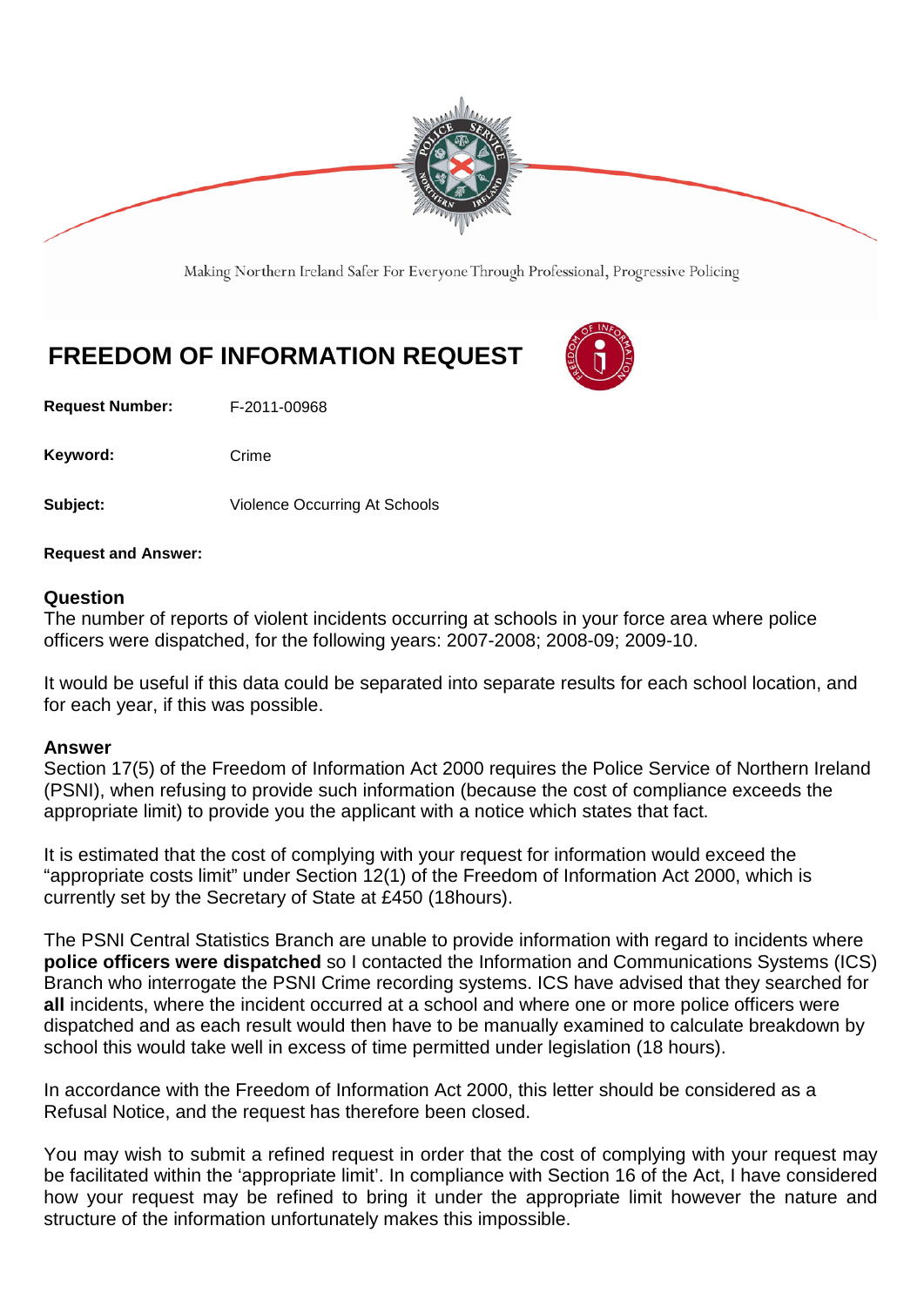Submission of a refined request would be treated as a new request, and considered in accordance with the Freedom of Information Act 2000, including consideration of relevant Part II exemptions.

Although excess cost removes the PSNI's obligations under the Freedom of Information Act, I have provided below the information which was retrieved from Central Statistics regarding the number of violent crimes in schools that have been recorded by PSNI before it was realised that the fees limit would be exceeded by determining PSNI attendance at the scene. I trust this is helpful but it does not affect our legal right to rely on the fees regulations for the remainder of your request.

Please see the tables below provided by the PSNI's Central Statistic Unit which detail violent crime where location information indicates the offence to have taken place at a school. Violent crime includes offences against the person, sexual offences and robberies and please note while the offence may have taken place on school premises, it may have occurred outside school hours and may not necessarily have involved pupils or staff. These figures are provisional and may be subject to change.

If you have any queries regarding your request or this decision please do not hesitate to contact me on 028 9070 0164. When contacting the Freedom of Information Team, please quote the reference number listed at the beginning of this letter.

If you are dissatisfied in any way with the handling of your request, you have the right to request a review. You should do this as soon as possible, or in any case within two months of the date of issue of this letter. In the event that you require a review to be undertaken, you can do so by writing to the Head of Freedom of Information, PSNI Headquarters, 65 Knock Road, Belfast, BT5 6LE or by emailing [foi@psni.pnn.police.uk.](mailto:foi@psni.pnn.police.uk)

If following an internal review, carried out by an independent decision maker, you were to remain dissatisfied in any way with the handling of the request you may make a complaint, under Section 50 of the Freedom of Information Act, to the Information Commissioner's Office and ask that they investigate whether the PSNI has complied with the terms of the Freedom of Information Act. You can write to the Information Commissioner at Information Commissioner's Office, Wycliffe House, Water Lane, Wilmslow, Cheshire, SK9 5AF. In most circumstances the Information Commissioner will not investigate a complaint unless an internal review procedure has been carried out, however the Commissioner has the option to investigate the matter at his discretion.

Please be advised that PSNI replies under Freedom of Information may be released into the public domain via our website @ [www.psni.police.uk](http://www.psni.police.uk/)

Personal details in respect of your request have, where applicable, been removed to protect confidentiality.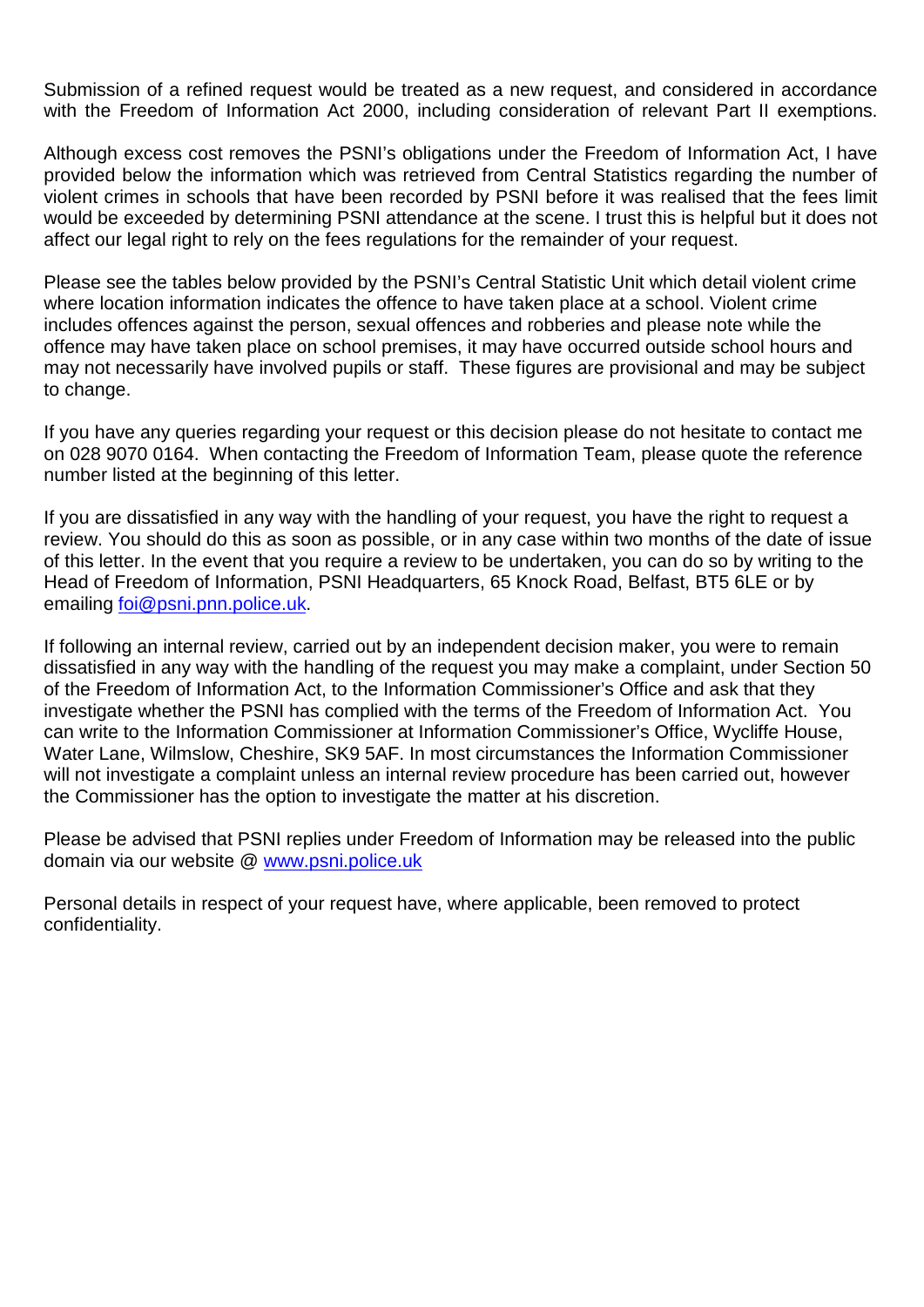## Recorded violent crime<sup>1</sup> where location information indicates the offence to have taken place at a school<sup>2</sup>

### **Northern Ireland**

Please note: These figures are provisional and may be subject to change

 $\frac{1}{2}$  Violent crime includes offences against the person, sexual offences and robberies<br>
<sup>2</sup> While the offence may have taken place on school premises, it may have occurred outside school hours.

| <b>Policing Area</b> | <b>Name of School</b>             | 2007/08 | 2008/09 | 2009/10 |
|----------------------|-----------------------------------|---------|---------|---------|
| Antrim               | Antrim Campus                     | n       | 2       | 0       |
| Antrim               | Antrim Grammar School             |         | O       |         |
| Antrim               | <b>Ballycraigy Primary School</b> |         |         |         |
| Antrim               | Crumlin Integrated College        |         | Ω       |         |
| Antrim               | <b>Crumlin Primary School</b>     |         |         |         |
| Antrim               | Greystone Primary School          |         | 0       |         |
| Antrim               | Parkhall College                  |         | 4       |         |
| Antrim               | Rathenraw Primary School          |         | ი       |         |
| Antrim               | <b>St Benedicts College</b>       |         |         |         |
| Antrim               | St Benedicts High School          |         |         |         |
| Antrim               | St Josephs Primary School         |         | ი       |         |
| Antrim               | St Macnisius Primary School       |         | 0       |         |
| Antrim               | St Malachys High School           |         | 0       |         |
| Antrim               | Templepatrick Primary School      |         | 5       |         |
| Antrim               | Unknown                           |         | 0       |         |
| Ards                 | Abbey Primary School              |         | 0       |         |
| Ards                 | Castle Gardens Primary School     |         | 0       |         |
| Ards                 | Donaghadee High School            |         | 0       | 0       |
| Ards                 | Donaghadee Primary School         |         |         |         |
| Ards                 | Glastry College                   |         |         |         |
| Ards                 | Killard House Special School      |         |         |         |
| Ards                 | Movilla High School               |         |         |         |
| Ards                 | Nendrum College                   |         | ი       |         |
| Ards                 | Regent House Grammar School       |         |         |         |
| Ards                 | St Columbas College               |         | 0       |         |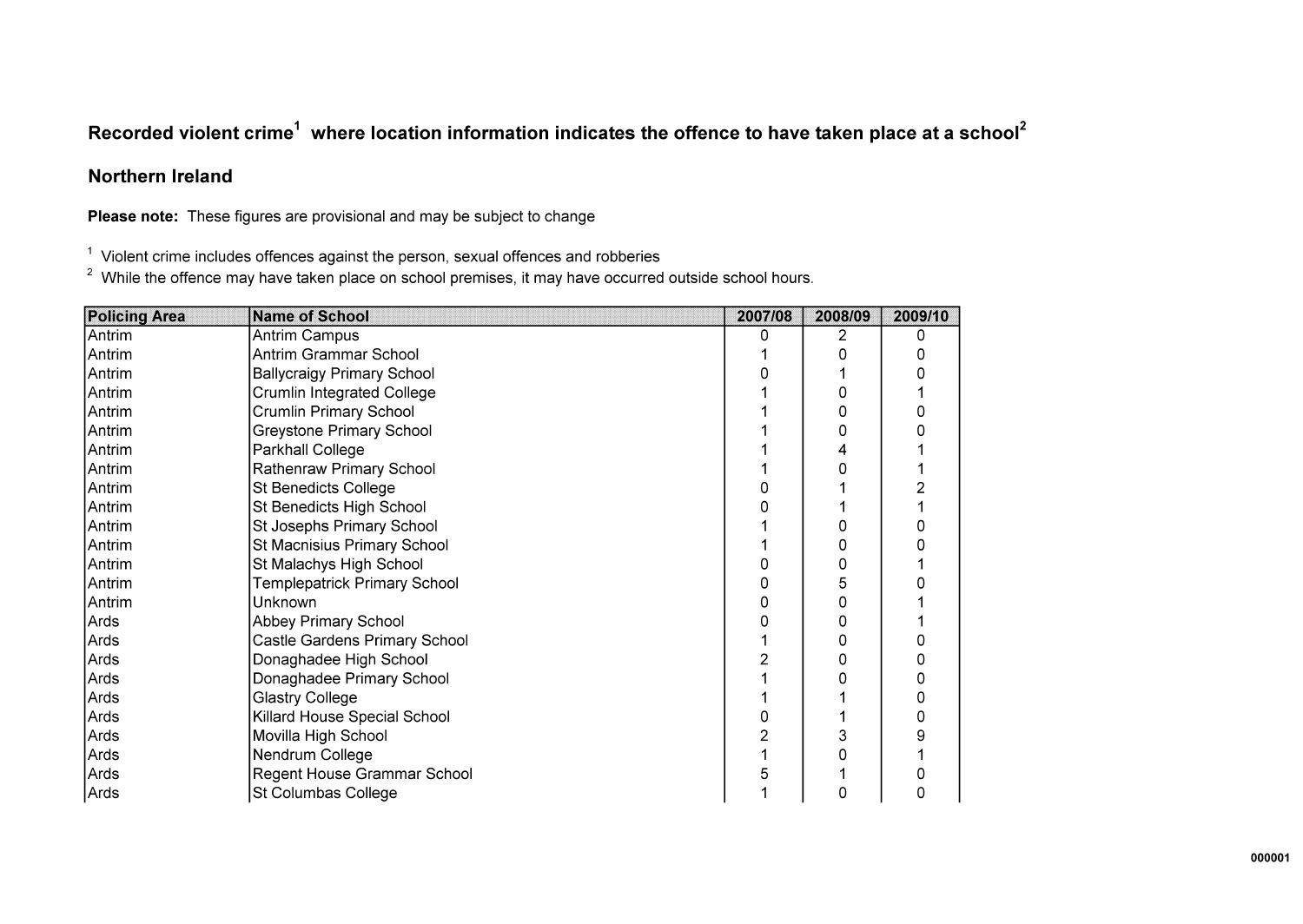| Ards       | <b>Strangford College</b>                         | 0              | 0                       | 3                       |
|------------|---------------------------------------------------|----------------|-------------------------|-------------------------|
| Ards       | Sullivan Upper School                             |                | 0                       | 0                       |
| Ards       | Unknown                                           | $\overline{c}$ |                         | 0                       |
| Ards       | West Winds Primary School                         | 0              |                         | 0                       |
| Armagh     | Armagh College Of Further Education               | 0              |                         | 0                       |
| Armagh     | <b>Lisanally Day Centre</b>                       | 0              | 0                       | 1                       |
| Armagh     | Markethill High School                            | $\overline{2}$ | 0                       | 0                       |
| Armagh     | Markethill Primary School                         | 0              | 0                       | 1                       |
| Armagh     | St Marys Primary School                           | 0              | 0                       |                         |
| Armagh     | St Patricks High School                           | 0              | 4                       |                         |
| Armagh     | St Patricks Primary School                        |                | 0                       | 0                       |
| Armagh     | Tandragee Junior High School                      | 0              |                         | 0                       |
| Armagh     | Unknown                                           | 0              | 0                       | 1                       |
| Ballymena  | <b>Ballee Community High School</b>               | 3              |                         | $\overline{2}$          |
| Ballymena  | <b>Braidside Integrated School</b>                | 0              | 0                       | 1                       |
| Ballymena  | Castle Tower School Beechgrove Campus             | 0              | 0                       | 1                       |
| Ballymena  | Cullybackey High School                           | 3              |                         | $\overline{\mathbf{c}}$ |
| Ballymena  | <b>Dunclug College</b>                            | 0              |                         | 3                       |
| Ballymena  | <b>Dunclug Primary School</b>                     | $\overline{2}$ | 0                       | 0                       |
| Ballymena  | Gate Lodge                                        | 1              | 0                       | 0                       |
| Ballymena  | St Louis Convent Primary School                   | 0              | $\overline{c}$          | 0                       |
| Ballymena  | St Louis Grammar School                           | 0              |                         | 0                       |
| Ballymena  | St Marys Primary School                           | 0              |                         | 1                       |
| Ballymena  | <b>St Patricks College</b>                        | 0              | $\overline{\mathbf{c}}$ | 0                       |
| Ballymena  | St.Collumcille Pri                                | 0              | $\overline{c}$          | 1                       |
| Ballymena  | Unknown                                           | 0              |                         | 0                       |
| Ballymoney | <b>Ballymoney High School</b>                     | 0              | 3                       |                         |
| Ballymoney | Coleraine Institute Of Further & Higher Education |                | 0                       | 0                       |
| Ballymoney | Our Lady Of Lourdes High Schoo                    | 1              | 0                       | 0                       |
| Ballymoney | Our Lady Of Lourdes High School                   | 1              | 0                       | 0                       |
| Banbridge  | <b>Banbridge Academy</b>                          | 0              | 0                       | 1                       |
| Banbridge  | Banbridge High School                             | 0              |                         | 3                       |
| Banbridge  | <b>Bridge Primary School</b>                      | 0              |                         | 0                       |
| Banbridge  | Craigavon Primary School                          |                | 0                       | 0                       |
| Banbridge  | <b>Dromore Central Primary School</b>             | 0              | 0                       |                         |
| Banbridge  | Dromore High School                               | 1              | 1                       | 0                       |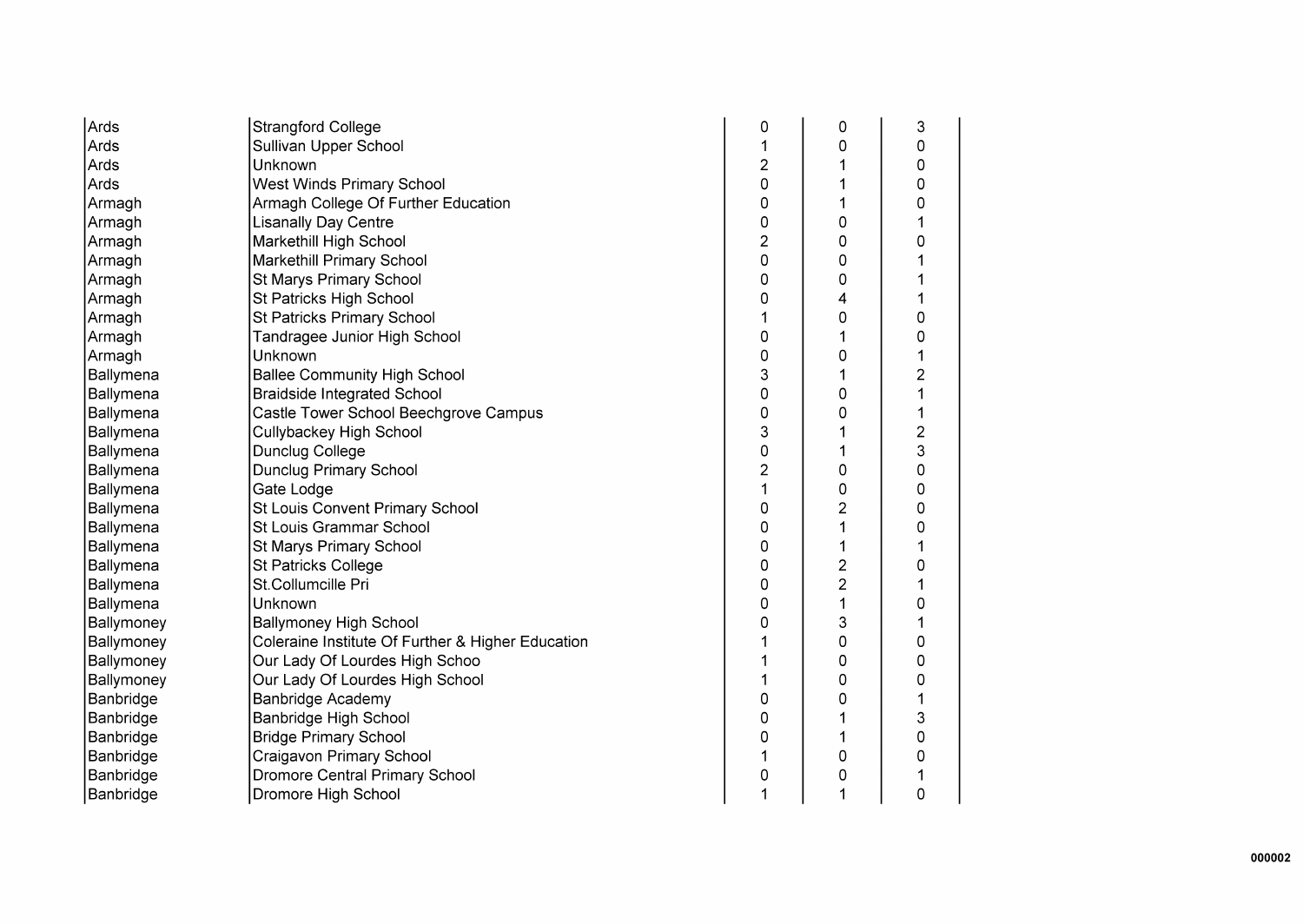| Banbridge     | <b>Edenderry Primary School</b>       | 0              | 1              | 0                       |
|---------------|---------------------------------------|----------------|----------------|-------------------------|
| Banbridge     | Newbridge                             |                | 0              | 0                       |
| Banbridge     | <b>St Patricks College</b>            | $\mathsf 0$    | 0              | 1                       |
| Banbridge     | Unknown                               | 3              | 0              | 0                       |
| Carrickfergus | Carrickfergus College                 | $\overline{2}$ | $\overline{7}$ | $\overline{2}$          |
| Carrickfergus | Carrickfergus Grammar                 | 1              | 0              | 1                       |
| Carrickfergus | Downshire School                      | 0              | 0              | 1                       |
| Carrickfergus | Oakfield Primary School               |                | 0              | 0                       |
| Carrickfergus | Silverstream Primary School           |                | 0              | 0                       |
| Carrickfergus | Ulida College                         | 0              | 0              | 4                       |
| Carrickfergus | Unknown                               |                | 1              | 0                       |
| Castlereagh   | <b>Ballyoran Playfields</b>           | 0              | $\overline{2}$ | $\mathbf 0$             |
| Castlereagh   | Dundonald High School                 | 0              | 4              | $\mathbf 1$             |
| Castlereagh   | <b>Gilnahirk Primary School</b>       | 0              | 1              | 0                       |
| Castlereagh   | Knockbreda High School                | 3              | $\overline{c}$ | $\mathbf{1}$            |
| Castlereagh   | Lagan College                         | 3              | 1              | $\overline{2}$          |
| Castlereagh   | Lisnasharragh High School             | 1              | 0              | 0                       |
| Castlereagh   | Minnowburn Residential Unit           | 0              | 0              | 1                       |
| Castlereagh   | Newtownbreda High School              | $\overline{2}$ | $\overline{2}$ | $\overline{c}$          |
| Castlereagh   | Our Lady And St Patricks College      | 0              | $\overline{0}$ | $\overline{1}$          |
| Castlereagh   | <b>Tullycarnet Primary School</b>     | 0              | 1              | $\mathbf 0$             |
| Castlereagh   | Unknown                               | 0              | 0              | $\mathbf 1$             |
| Coleraine     | Coleraine College                     | 0              | 3              | $\overline{c}$          |
| Coleraine     | Dominican Convent                     |                | $\overline{0}$ | 0                       |
| Coleraine     | Garvagh High School                   | 0              | 1              | 0                       |
| Coleraine     | Macosquin Primary School              |                | 0              | 0                       |
| Coleraine     | Millburn Cp School                    |                | 0              | $\overline{c}$          |
| Coleraine     | <b>National Trust Visitors Centre</b> |                | 0              | 0                       |
| Coleraine     | North Coast Integrated College        |                | 0              | 0                       |
| Coleraine     | Portrush Cp School                    | 0              | 1              | 0                       |
| Coleraine     | St Johns Primary School               | 0              | 0              | $\overline{\mathbf{c}}$ |
| Coleraine     | St Josephs High School                | 1              | $\overline{c}$ | $\overline{c}$          |
| Coleraine     | Unknown                               | $\overline{0}$ | 1              | 0                       |
| Cookstown     | Cookstown High School                 | $\overline{2}$ | 1              | 5                       |
| Cookstown     | Cookstown Primary School              | 1              | 0              | 0                       |
| Cookstown     | Holy Trinity College 9-29             |                | $\overline{O}$ | $\mathbf{1}$            |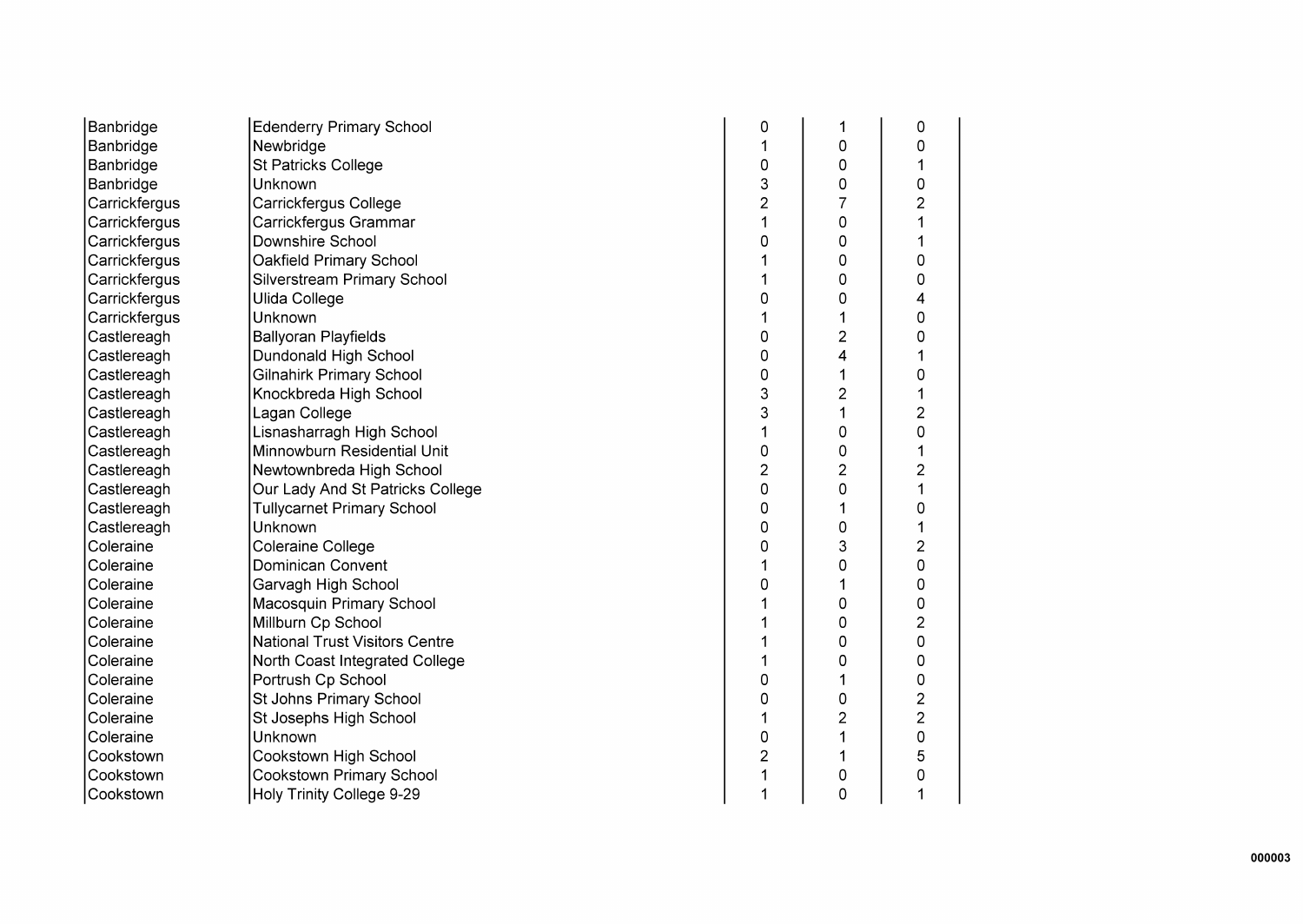| Cookstown | <b>Holy Trinity Primary School</b>    | 0                       | $\overline{2}$ | 0              |
|-----------|---------------------------------------|-------------------------|----------------|----------------|
| Cookstown | <b>Holy Trinity School</b>            | 0                       | 0              |                |
| Craigavon | <b>Ballyoran Primary School</b>       | 0                       | 0              |                |
| Craigavon | <b>Brownlow College</b>               | 0                       |                | 0              |
| Craigavon | <b>Brownlow Integrated College</b>    | 0                       | 0              | $\overline{c}$ |
| Craigavon | <b>Carrick Primary School</b>         | 0                       |                | 0              |
| Craigavon | Clounagh Junior High School           | 3                       | 1              | 1              |
| Craigavon | Craigavon Senior High School          | 0                       | 3              | 0              |
| Craigavon | <b>Dickson Primary School</b>         | 0                       | 0              |                |
| Craigavon | Donaghcloney Primary School           | 0                       | 0              |                |
| Craigavon | Drumcree College                      | 0                       | 3              | 0              |
| Craigavon | Drumcree High School                  | 0                       | 0              |                |
| Craigavon | Hart Memorial Primary School          | 0                       | 0              | $\overline{c}$ |
| Craigavon | Killicomaine Junior High School       | $\overline{\mathbf{c}}$ | 1              | 0              |
| Craigavon | Kings Park Primary School             | 0                       | 0              | $\overline{c}$ |
| Craigavon | Lismore Comprehensive School          | 2                       | $\overline{2}$ | $\mathbf 0$    |
| Craigavon | Lurgan Junior High School             | 4                       | $\overline{2}$ | $\overline{c}$ |
| Craigavon | Lurgan Junior School                  | 0                       | 1              | 3              |
| Craigavon | Lurgan Model Primary School           | 0                       | 0              | $\overline{c}$ |
| Craigavon | Millington Primary School             | 0                       | 0              |                |
| Craigavon | Portadown College                     | 0                       | 0              |                |
| Craigavon | Portadown Integrated Primary School   | 0                       | 0              |                |
| Craigavon | Southern Regional College             | 0                       |                |                |
| Craigavon | St Brendans Primary School            |                         | 2              | 0              |
| Craigavon | St John The Baptist Primary Sc        | 1                       | 0              | 0              |
| Craigavon | St John The Baptist Primary School    | 0                       |                | 0              |
| Craigavon | St Marys                              | 1                       | 2              | 0              |
| Craigavon | St Pauls Junior High School           | 0                       | $\overline{2}$ | 1              |
| Craigavon | Unknown                               | 1                       | 1              | 0              |
| Down      | Academy Primary School                | 0                       | 0              | 1              |
| Down      | <b>Ballynahinch High School</b>       | 0                       | 0              | 2              |
| Down      | <b>Blackwater Intergrated College</b> | 0                       |                | 1              |
| Down      | <b>Blackwater Intregated School</b>   | 0                       | 0              | 2              |
| Down      | Down Academy                          | 0                       | 1              | 0              |
| Down      | Saintfield High School                | 0                       | 0              |                |
| Down      | Shimna College                        | 1                       | 0              | 2              |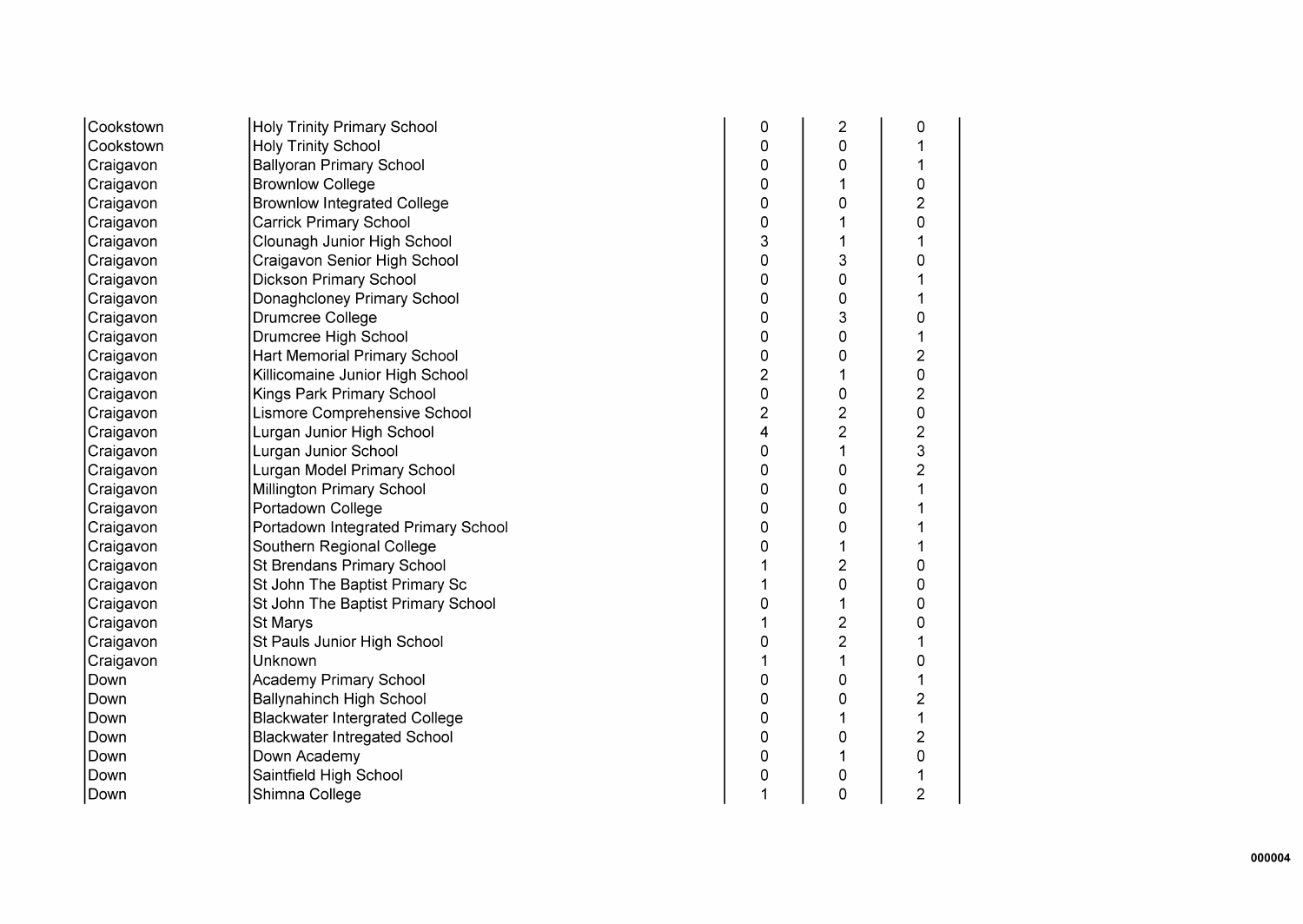| Down                | Shimna Integrated College                    |                | 0              | 0 |
|---------------------|----------------------------------------------|----------------|----------------|---|
| Down                | Spa Primary School                           | 0              | 0              |   |
| Down                | St Brigids Primary School                    | 0              | 0              |   |
| Down                | St Colmcilles Primary School                 | 0              |                | 0 |
| Down                | St Macartans Primary School                  | 0              | 1              | 0 |
| Down                | St Malachys High School                      | 0              | $\overline{2}$ |   |
| Down                | St Marys High School                         | 0              | 0              |   |
| Down                | St Marys Primary School                      |                | 0              | 0 |
| Down                | The High School Ballynahinch                 |                | 0              | 2 |
| Down                | Unknown                                      | 2              | 0              | 0 |
| Dungannon&S Tyrone  | <b>Benburb Primary School</b>                | 0              | 0              |   |
| Dungannon&S Tyrone  | Drumglass High School                        |                | 0              |   |
| Dungannon&S Tyrone  | Dungannon Integrated College                 | 0              | 4              | 3 |
| Dungannon&S Tyrone  | Fivemiletown High School & Community College | 0              | 1              |   |
| Dungannon&S Tyrone  | South West College                           | 0              | 3              | 0 |
| Dungannon&S Tyrone  | St Josephs College                           |                | 0              | 0 |
| Dungannon&S Tyrone  | St Josephs High School                       | 0              |                | 0 |
| Dungannon&S Tyrone  | <b>St Patricks Academy</b>                   | 0              |                |   |
| Dungannon&S Tyrone  | St Patricks College                          |                | 0              | 0 |
| Dungannon&S Tyrone  | St Patricks Monastery Primary School         | 0              |                | 2 |
| Dungannon&S Tyrone  | Unknown                                      |                | 0              | 0 |
| <b>East Belfast</b> | Acquinas Grammar School                      | 0              |                | 0 |
| East Belfast        | Aquinas Grammar School                       | $\overline{c}$ | 0              | 0 |
| East Belfast        | Ashfield Boys High School                    |                | 0              | 6 |
| East Belfast        | Ashfield Girls High School                   |                |                | 0 |
| East Belfast        | <b>Avoniel Primary School</b>                | 0              | 0              | 2 |
| East Belfast        | <b>Bloomfield Collegiate Grammar School</b>  | 0              |                | 0 |
| East Belfast        | <b>Bloomfield Collegiate School</b>          |                | 0              | 0 |
| East Belfast        | Campbell College                             | $\overline{2}$ | $\overline{2}$ | 4 |
| East Belfast        | Clarawood School                             | 4              | 0              |   |
| East Belfast        | Grosvenor Grammar School                     | 0              |                | 3 |
| East Belfast        | <b>Millenium Park</b>                        | 0              | 0              |   |
| East Belfast        | Mitchell House Special School                | 0              | 0              |   |
| East Belfast        | Orangefield High School                      |                |                | 2 |
| East Belfast        | Orangefield Presbyterian Church              | 0              | 0              |   |
| <b>East Belfast</b> | Park Education Resource Centre               | 0              | 1              | 0 |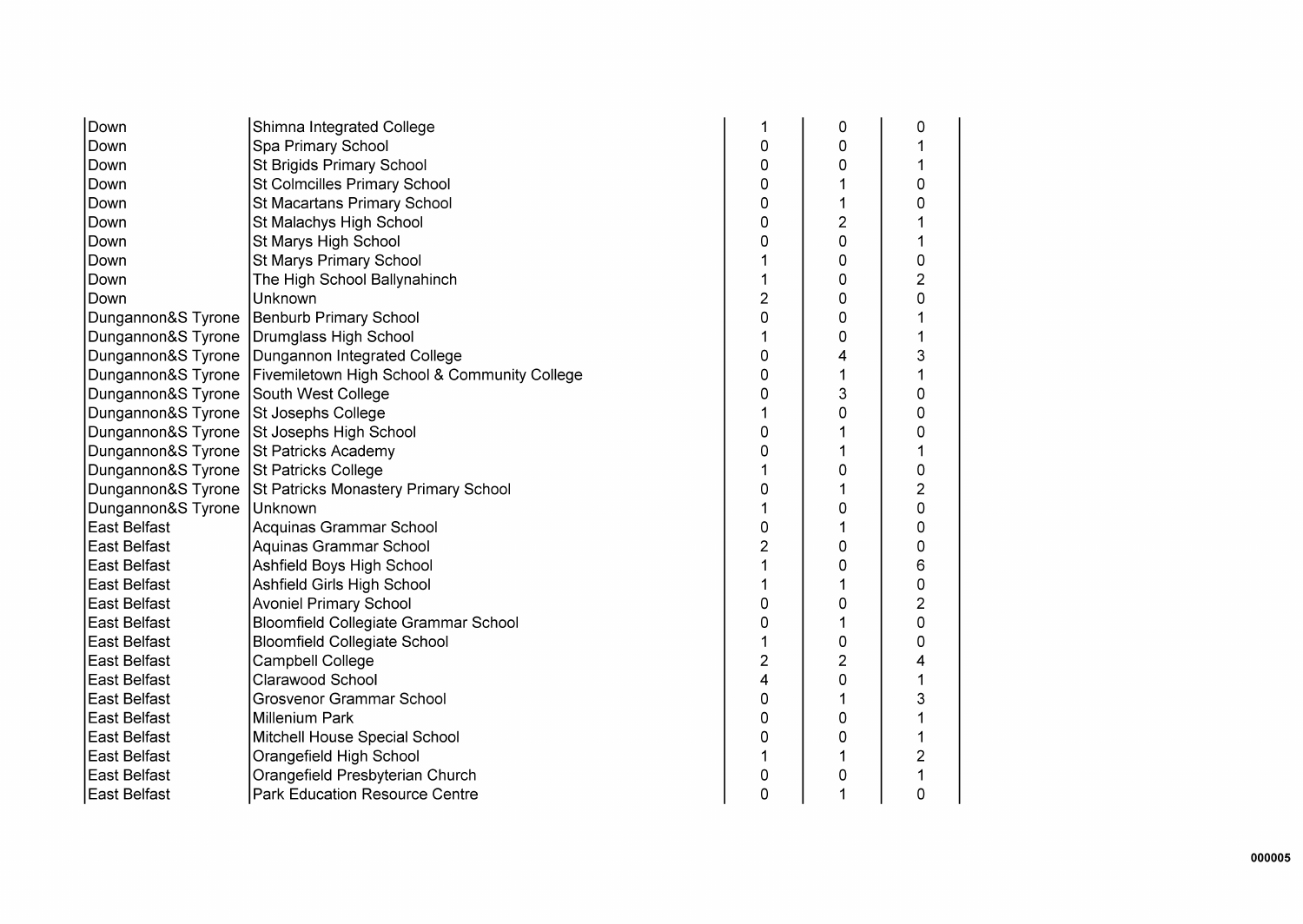| East Belfast        | <b>St Vincents Centre</b>           | 0              |                | $\overline{2}$ |
|---------------------|-------------------------------------|----------------|----------------|----------------|
| <b>East Belfast</b> | Strathern School                    | 0              |                | 0              |
| East Belfast        | Unknown                             |                | 0              | 0              |
| Fermanagh           | Duke Of Westminster High Schoo      |                | 0              | 0              |
| Fermanagh           | Enniskillen Model School            | 0              | 0              |                |
| Fermanagh           | <b>Erne Integrated College</b>      |                | 3              | 0              |
| Fermanagh           | Erne Special School                 |                | 0              | 0              |
| Fermanagh           | <b>Holy Trinity Primary School</b>  |                |                | 0              |
| Fermanagh           | Lisnaskea High Schl                 | 0              | 0              | $\overline{2}$ |
| Fermanagh           | Maguiresbridge Primary School       | 3              | 0              | 0              |
| Fermanagh           | Mount Lourdes Grammar School        | 0              | 1              | 0              |
| Fermanagh           | Portora Royal School                | 0              | 0              |                |
| Fermanagh           | St Davogs Primary School            | $\overline{2}$ | 0              | 0              |
| Fermanagh           | St Marys H S                        | 0              | 1              | 0              |
| Fermanagh           | St Michaels Primary School          |                | 0              | 0              |
| Fermanagh           | Unknown                             | 0              | 0              |                |
| Foyle               | <b>Belmont Childrens Home</b>       |                | 0              | 0              |
| Foyle               | <b>Belmont House Special School</b> |                | 0              | 0              |
| Foyle               | <b>Carnhill Community Centre</b>    |                | 0              | 0              |
| Foyle               | <b>Ebrington Primary School</b>     | 0              | 0              |                |
| Foyle               | Fountain Primary School             | 0              |                | 0              |
| Foyle               | Foyle & Londonderry College         |                | 0              | 0              |
| Foyle               | <b>Foyleview Special School</b>     | 3              | 0              | 0              |
| Foyle               | <b>Glendermott Primary School</b>   | 0              | 1              | 0              |
| Foyle               | <b>Hollybush Primary School</b>     | 0              | 0              | 3              |
| Foyle               | Holy Family Primary School          |                | 0              | 0              |
| Foyle               | Immaculate Conception College       | 0              | $\overline{2}$ | 0              |
| Foyle               | <b>Lisneal College</b>              | 3              | 6              | 3              |
| Foyle               | Nazareth House                      |                | 0              | 0              |
| Foyle               | Oakgrove College                    | 0              |                | 0              |
| Foyle               | Oakgrove Integrated College         | 0              | 1              | 0              |
| Foyle               | <b>Rock Mills</b>                   | 0              | 1              | 0              |
| Foyle               | St Brigids College                  | 0              | 0              |                |
| Foyle               | St Brigids High School              |                | 0              |                |
| Foyle               | St Columbs College                  |                |                | 0              |
| Foyle               | St Josephs Secondary School         | 0              | 1              |                |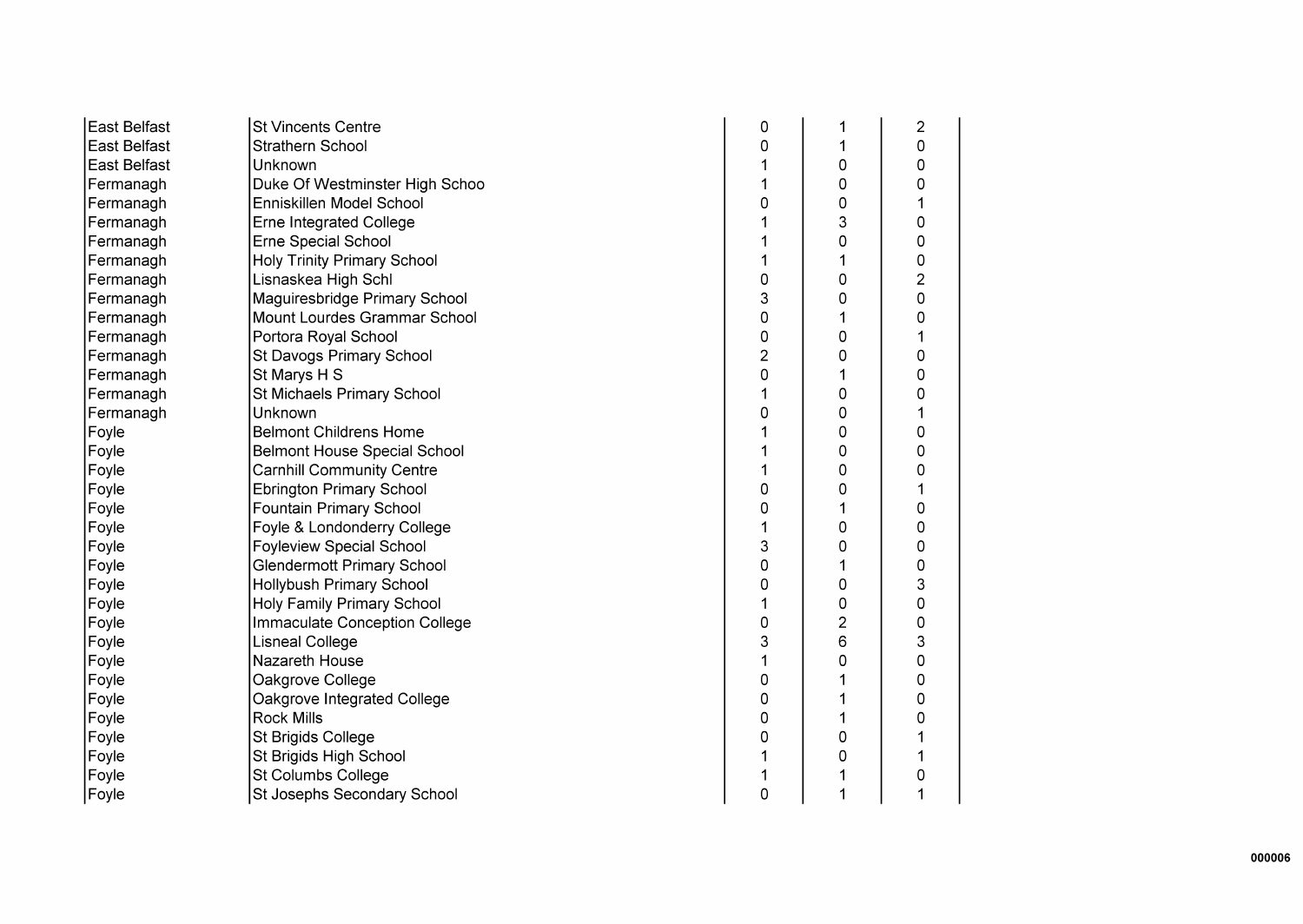| Foyle    | St Marys College School                |                | 0              | 0 |
|----------|----------------------------------------|----------------|----------------|---|
| Foyle    | St Oliver Plunkett Primary School      |                | 0              | 0 |
| Foyle    | St Patricks & St Brigids College       |                | 0              | 0 |
| Foyle    | St Peters High School                  | 0              | 0              |   |
| Foyle    | <b>St Thereses Primary School</b>      | 2              |                | 0 |
| Foyle    | <b>Steelstown Primary School</b>       |                | 0              | 0 |
| Foyle    | Stradreagh                             |                | 0              | 2 |
| Foyle    | <b>Thornhill College</b>               |                | 0              | 0 |
| Foyle    | Unknown                                | 0              | $\overline{c}$ |   |
| Larne    | <b>Ballycarry Primary School</b>       | 0              |                | 0 |
| Larne    | Larne Grammar School                   |                |                | 0 |
| Larne    | Larne High School                      | $\overline{c}$ |                | 0 |
| Larne    | <b>Linn Primary School</b>             | 0              | 0              |   |
| Larne    | St Killians College                    | 0              | 3              | 0 |
| ILarne   | St Macnissis College Grammar School    |                | 0              |   |
| Limavady | <b>Ballykelly Primary School</b>       | 0              |                | 0 |
| Limavady | <b>Limavady Central Primary School</b> |                | 0              |   |
| Limavady | Limavady High School                   |                |                | 8 |
| Limavady | Rossmar School                         | 0              |                |   |
| Limavady | St Marys High School                   |                |                | 0 |
| Limavady | <b>St Patricks College</b>             |                |                | 0 |
| Limavady | <b>Termoncanice Primary School</b>     |                | 0              | 0 |
| Limavady | Unknown                                | 2              | 0              | 0 |
| Lisburn  | <b>Central Primary School</b>          | $\overline{c}$ | 0              | 0 |
| Lisburn  | Dunmurry High School                   | 0              | $\overline{2}$ |   |
| Lisburn  | Fort Hill College                      | 0              | 0              | 2 |
| Lisburn  | <b>Forthill College</b>                | $\overline{2}$ | 4              | 0 |
| Lisburn  | <b>Forthill Primary School</b>         | 0              | $\overline{c}$ | 0 |
| Lisburn  | <b>Friends School</b>                  | 0              | 1              | 0 |
| Lisburn  | <b>Good Shepherd Primary School</b>    | 0              | 0              |   |
| Lisburn  | Harmony Hill Primary School            | 0              | 3              |   |
| Lisburn  | Killowen Primary School                |                | 0              |   |
| Lisburn  | Laurelhill Community College           | 2              |                | 0 |
| Lisburn  | Laurelhill High School                 | 4              | 0              | 0 |
| Lisburn  | Lisnagarvey Boyshigh School            | 2              |                | 0 |
| Lisburn  | Lisnagarvey High School                | 0              | 0              | 5 |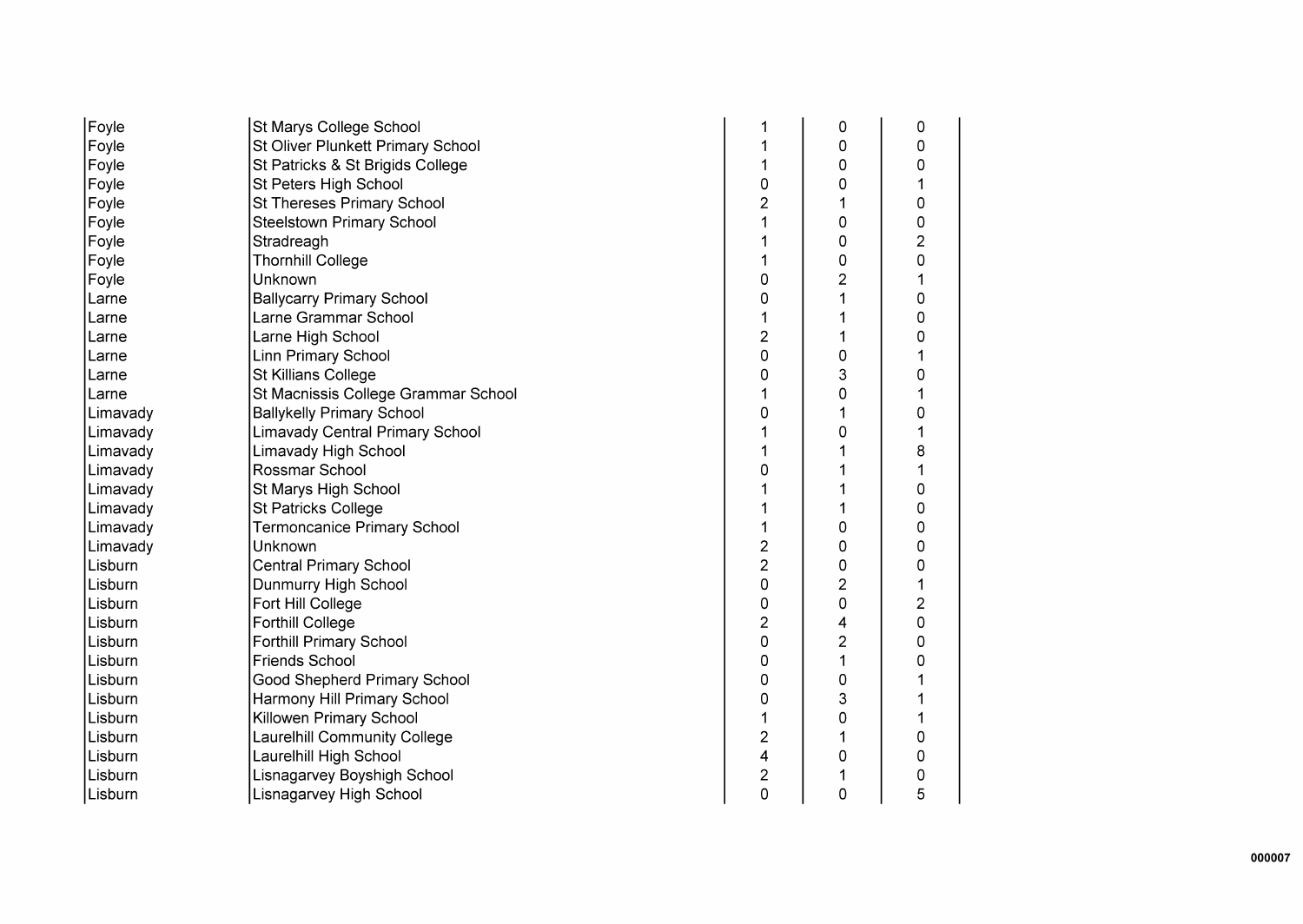| Lisburn        | Our Lady Queen Of Peace School   | 1                       | 0              | 0              |
|----------------|----------------------------------|-------------------------|----------------|----------------|
| Lisburn        | Pond Park Primary School         | 1                       | 0              | 0              |
| Lisburn        | South Eastern Regional College   | 0                       |                | 0              |
| Lisburn        | St Colms High School             | 0                       | 5              | 0              |
| Lisburn        | <b>St Kierans Primary</b>        | 0                       |                | 0              |
| Lisburn        | St Patricks High School          | 0                       | 0              |                |
| Lisburn        | Unknown                          | 2                       | 0              | $\overline{c}$ |
| Lisburn        | Wallace High Grammar School      | 0                       | 0              | 1              |
| Magherafelt    | Magherafelt High School          | 3                       | 3              | 0              |
| Magherafelt    | Spires Integrated Primary School | 0                       | 0              |                |
| Magherafelt    | St Marys College                 | 0                       | 0              |                |
| Magherafelt    | <b>St Patricks Sec Scho</b>      | 0                       | 0              |                |
| Magherafelt    | St Patrricks High School         | 0                       | 0              |                |
| Magherafelt    | Unknown                          | 2                       | 0              | 0              |
| Moyle          | Cross & Passion College          | 0                       | $\overline{2}$ | 0              |
| Moyle          | Dunluce High School              | $\overline{\mathbf{c}}$ | $\overline{2}$ | 2              |
| Moyle          | St Patricks Primary School       | $\overline{2}$          | 0              | 1              |
| Newry & Mourne | Abbey Grammar School             | 3                       | 0              | 0              |
| Newry & Mourne | <b>Bessbrook Primary School</b>  | 0                       | 0              |                |
| Newry & Mourne | Kilkeel High School              | 0                       | 0              |                |
| Newry & Mourne | Laneway In The Silent Valley     | 0                       | 0              |                |
| Newry & Mourne | Newry High School                | 0                       | 0              |                |
| Newry & Mourne | Sacred Heart                     | 0                       |                | 0              |
| Newry & Mourne | St Colmans College               | 0                       | 0              | 3              |
| Newry & Mourne | St Columbans College             | 0                       | 0              |                |
| Newry & Mourne | St Dallans Primary School        |                         | 0              | 0              |
| Newry & Mourne | St Josephs Boys High School      | 1                       | 0              | 0              |
| Newry & Mourne | St Josephs High School           | 0                       | 0              | 1              |
| Newry & Mourne | St Josephs Primary School        | 1                       | 0              | 0              |
| Newry & Mourne | St Malachys Primary School       | 0                       |                | 3              |
| Newry & Mourne | St Marks High School             | 1                       | 0              | 0              |
| Newry & Mourne | St Mary'S High School            | 0                       | 0              |                |
| Newry & Mourne | St Patricks Primary School       | 4                       | 0              |                |
| Newry & Mourne | St Patricks School               | 0                       | 0              | $\overline{c}$ |
| Newry & Mourne | St Pauls High School             | 0                       | 3              | 0              |
| Newtownabbey   | Abbots Cross Primary School      | 0                       | 1              | 0              |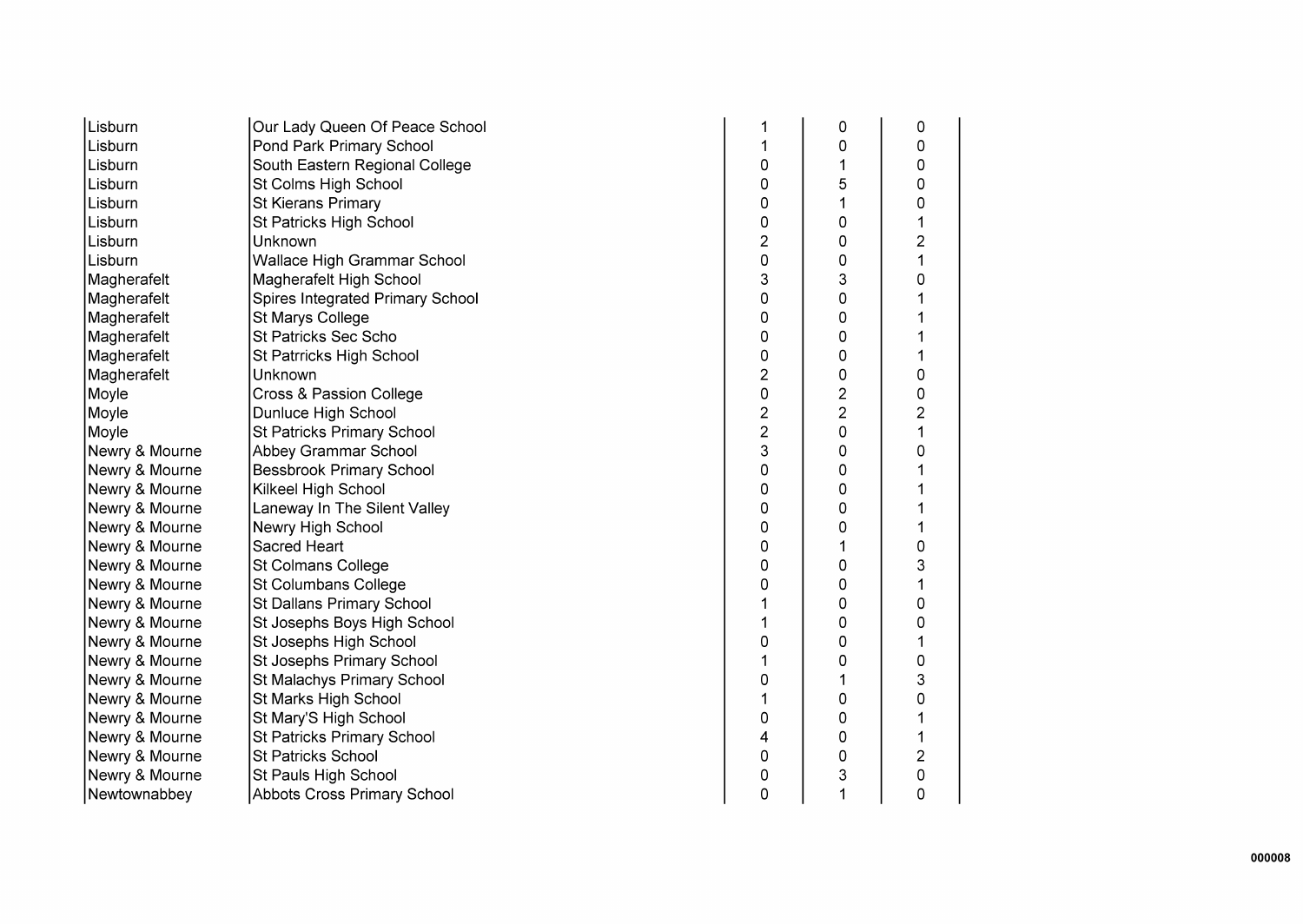| Newtownabbey  | <b>Ashgrove Primary School</b>         | 0 | 1              | 0              |
|---------------|----------------------------------------|---|----------------|----------------|
| Newtownabbey  | <b>Ballyclare Secondary School</b>     | 2 | $\overline{2}$ |                |
| Newtownabbey  | <b>Belfast High School</b>             | 0 | 1              | 0              |
| Newtownabbey  | <b>Edmund Rice College</b>             | 0 | 1              | 0              |
| Newtownabbey  | <b>Fairview Primary School</b>         | 0 | 0              |                |
| Newtownabbey  | Glengormley High School                |   | 1              | $\overline{c}$ |
| Newtownabbey  | <b>Hollybank Primary School</b>        | 0 | 0              |                |
| Newtownabbey  | <b>Monkstown Community School</b>      | 4 | 0              |                |
| Newtownabbey  | Newtownabbey Community High School     | 2 | 0              | 3              |
| Newtownabbey  | Rathcoole Primary School               | 0 | 1              | 0              |
| Newtownabbey  | St Bernards Primary School             | 0 | 0              | 3              |
| Newtownabbey  | St James Primary School                | 0 | 1              | 0              |
| Newtownabbey  | St Marys On The Hill Primary School    | 0 | 0              |                |
| Newtownabbey  | <b>Thompson Primary School</b>         |   | 3              | 0              |
| Newtownabbey  | Unknown                                |   | 1              | 0              |
| North Belfast | <b>Ballygolan Primary School</b>       | 0 | 1              | 0              |
| North Belfast | <b>Ballysillan Primary School</b>      |   | 0              | 0              |
| North Belfast | <b>Belfast Boys Model School</b>       | 5 | $\overline{2}$ | $\overline{2}$ |
| North Belfast | Bunscoil Bheann Mhadagain              | 0 | 1              | 0              |
| North Belfast | Carrs Glen Primary School              | 5 | 2              | 0              |
| North Belfast | Castle High School                     |   | 0              | 0              |
| North Belfast | Cedar Lodge Primary                    |   | 0              |                |
| North Belfast | Cedar Lodge School                     | 0 |                | 0              |
| North Belfast | <b>Edenbrook Primary School</b>        | 0 | 1              | 0              |
| North Belfast | <b>Edmund Rice Gm Primary School</b>   |   | 0              | O              |
| North Belfast | Girls Model School                     | 0 | 2              |                |
| North Belfast | Grays Lane Road Dy                     | 0 | 0              |                |
| North Belfast | Hazelwood Integrated College           | 0 |                |                |
| North Belfast | Hazelwood Integrated Primary School    |   | 1              | 0              |
| North Belfast | <b>Holy Cross Nursery School</b>       | 0 | 0              |                |
| North Belfast | <b>Holy Family Nursery School</b>      | 0 | 1              | 0              |
| North Belfast | Little Flower Secondary School         | 0 | 0              | $\overline{c}$ |
| North Belfast | Loughshore Educational Resource Centre | 0 | 1              | 0              |
| North Belfast | Loughshore Resource Centre             |   | 5              | 5              |
| North Belfast | <b>Lowood Primary School</b>           |   | 0              | 0              |
| North Belfast | Our Lady Of Lourdes Primary School     | 0 | 1              | 0              |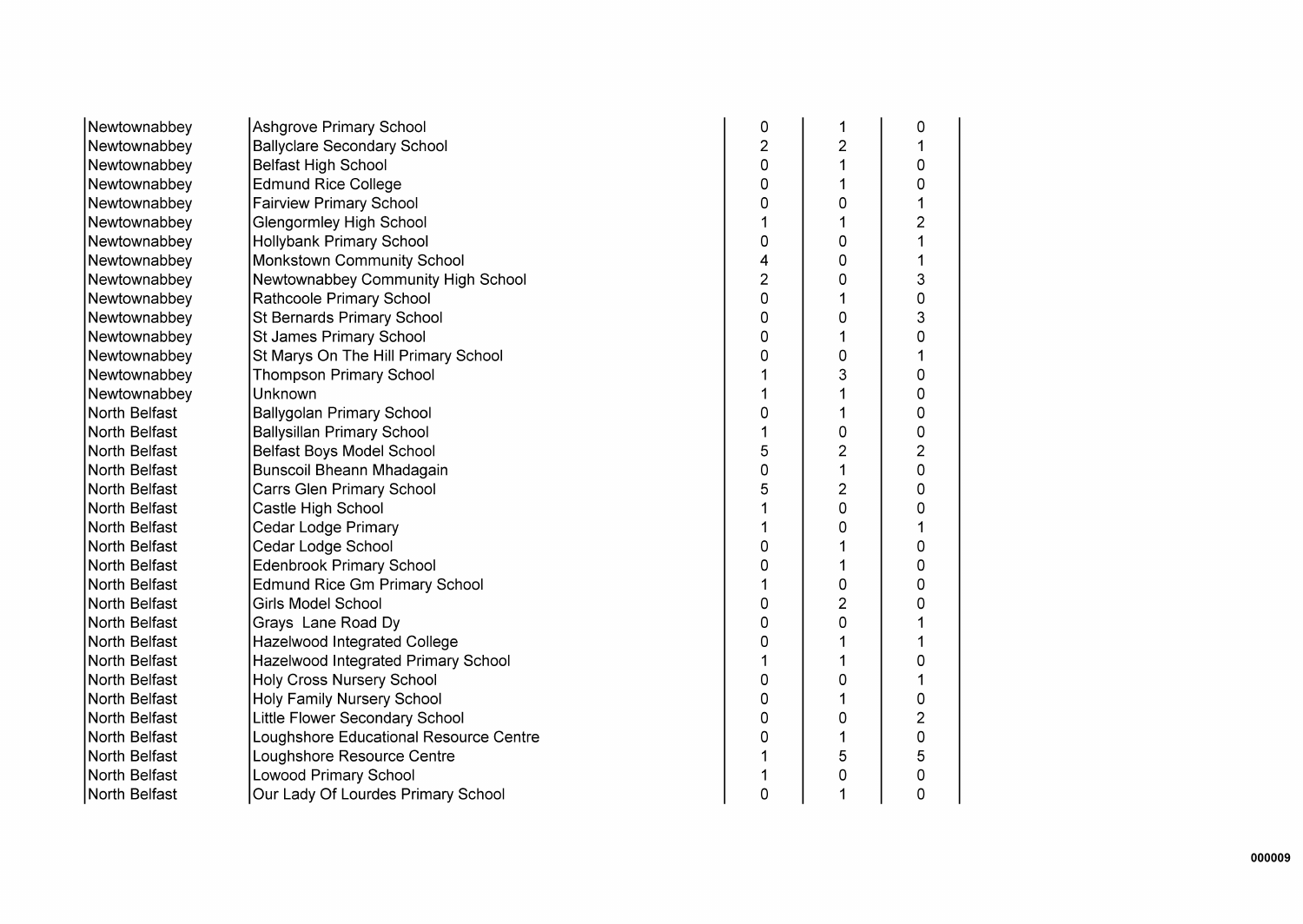| North Belfast | Our Lady Of Mercy Secondary School       | 0              | $\overline{c}$ | 0              |
|---------------|------------------------------------------|----------------|----------------|----------------|
| North Belfast | Park Lodge Primary School                | 0              | 0              | $\overline{c}$ |
| North Belfast | <b>Seaview Primary School</b>            |                | 0              | 0              |
| North Belfast | St Gabriels High School                  | $\overline{c}$ | 0              | 0              |
| North Belfast | St Marys Primary School                  | 3              | 0              | 0              |
| North Belfast | St Patricks Secondary School             | $\overline{2}$ | 0              | $\overline{2}$ |
| North Belfast | Unknown                                  | $\overline{2}$ | 0              | 1              |
| North Down    | <b>Alternative Education</b>             | 1              | 0              | 0              |
| North Down    | Bangor Academy                           | 4              | 0              | 1              |
| North Down    | Bangor Central Integrated Primary School | 0              |                | 0              |
| North Down    | Bangor Grammar School                    |                | 0              |                |
| North Down    | Clinic                                   | 0              |                | 0              |
| North Down    | Crawfordsburn Primary School             | 0              | 0              |                |
| North Down    | <b>Groomsport Primary School</b>         | 0              | 3              | 0              |
| North Down    | <b>Holywood Primary School</b>           | 0              | 0              |                |
| North Down    | Kilcooley Primary School                 |                | 0              | 0              |
| North Down    | Lakewood Centre - Oaklands And Arc Unit  | 0              | $\overline{2}$ | 0              |
| North Down    | <b>Priory College</b>                    | 0              | 3              | 0              |
| North Down    | <b>Priory Integrated College</b>         |                | 0              | 0              |
| North Down    | Redburn School House                     | 0              |                | 0              |
| North Down    | Rockport School                          | 0              | 0              | 1              |
| North Down    | St Columbanus College                    | 0              |                | $\overline{c}$ |
| North Down    | Unknown                                  | 2              |                | 0              |
| Omagh         | An Creggan Visitors Centre               | 1              | 0              | 0              |
| Omagh         | Arvalee School                           | 0              |                | 0              |
| Omagh         | Dean Maguirc College                     |                | 0              | 0              |
| Omagh         | Drumragh Integrated College              | 0              |                | 0              |
| Omagh         | Dunmullan Primary School                 | 0              |                | 0              |
| Omagh         | <b>Gibson County Primary School</b>      | $\overline{2}$ | 0              | 0              |
| Omagh         | Omagh High School                        | $\overline{2}$ | 10             | 2              |
| Omagh         | <b>Sacred Heart College</b>              | 1              | 0              | 0              |
| Omagh         | South West College Omagh                 |                | 0              | 0              |
| Omagh         | <b>St Columbkilles Ps</b>                | 0              |                | 0              |
| Omagh         | Unknown                                  | 0              | 0              |                |
| South Belfast | <b>Botanic Primary School</b>            | 0              | 0              | 4              |
| South Belfast | Donegall Road Primary School             | 0              | 1              | 0              |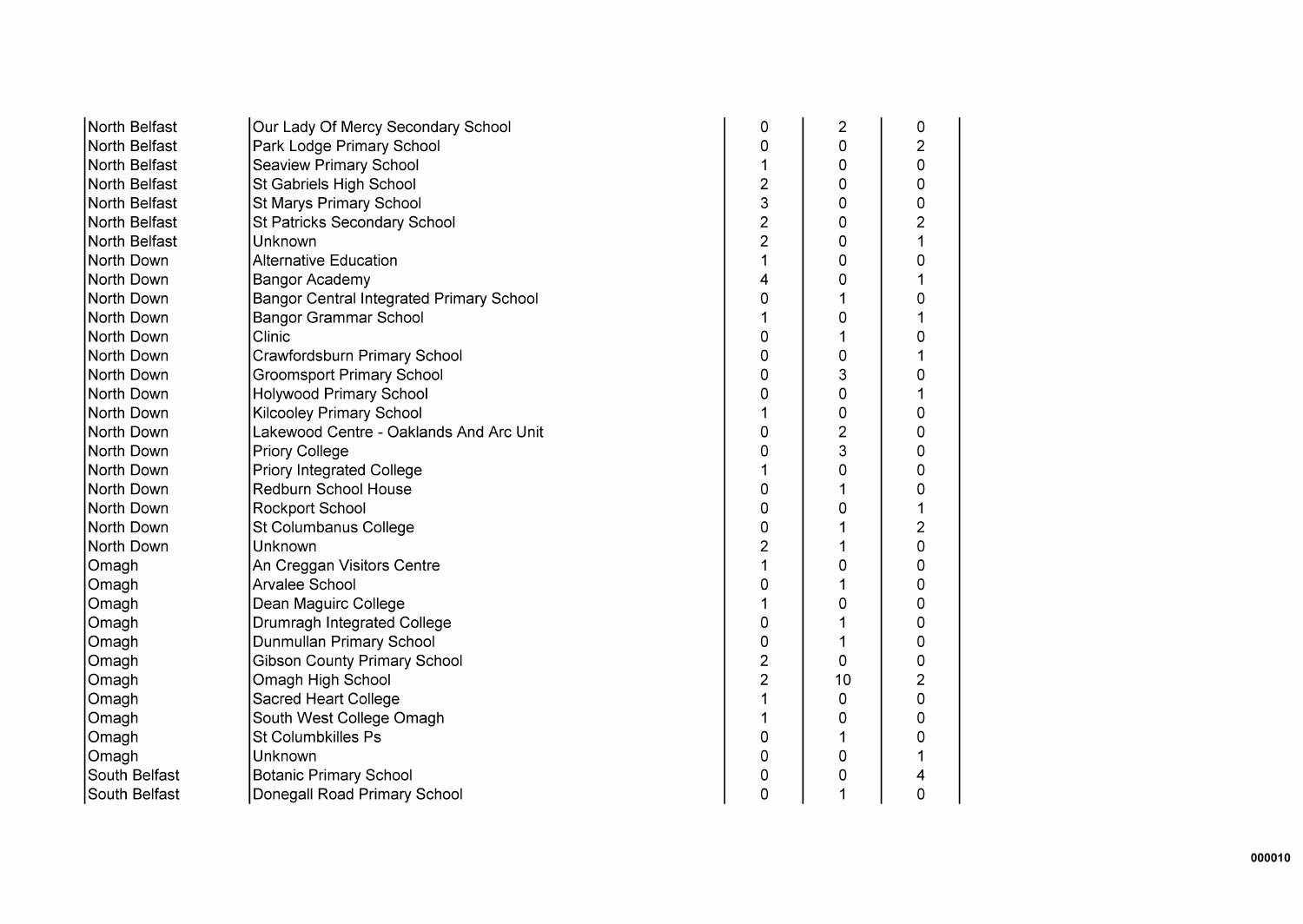| South Belfast       | <b>Finaghy Primary School</b>            | $\overline{2}$ | 0              | 0              |
|---------------------|------------------------------------------|----------------|----------------|----------------|
| South Belfast       | Glenveagh Special School                 | 0              |                | 0              |
| South Belfast       | <b>Harberton Special School</b>          | 0              | 1              | 0              |
| South Belfast       | Malone College                           | 1              | 0              | $\overline{c}$ |
| South Belfast       | Malone Integrated College                | 0              | 0              | $\overline{2}$ |
| South Belfast       | <b>Methodist College</b>                 | 0              | 0              | 1              |
| South Belfast       | Rathmore Grammar School,                 | 0              |                | 0              |
| South Belfast       | Rosetta Primary School                   | 0              | 0              | 1              |
| South Belfast       | Scoil An Droichead                       | 0              | 0              | 1              |
| South Belfast       | The Royal Belfast Academical Institution |                | 0              | 0              |
| South Belfast       | <b>Unknown</b>                           | 1              | 3              | 0              |
| South Belfast       | <b>Wellington College</b>                | 0              | 1              | 0              |
| South Belfast       | <b>Wellington College Belfast</b>        | $\overline{c}$ | 0              | 0              |
| Strabane            | <b>Holy Cross College</b>                | 0              | $\overline{2}$ | 0              |
| Strabane            | Knockavoe Special Care School            | 0              | 1              | 0              |
| Strabane            | Strabane Grammar School                  | $\overline{2}$ | 0              | 0              |
| Strabane            | Strabane High School                     | 0              | 3              | 1              |
| Strabane            | Unknown                                  |                | 0              | 0              |
| <b>West Belfast</b> | Cbs                                      |                | 0              | 0              |
| <b>West Belfast</b> | <b>Christian Brothers Secondary S</b>    | 0              | 3              | 0              |
| <b>West Belfast</b> | <b>Colaiste Feirste Irish School</b>     | 0              |                | 0              |
| West Belfast        | De La Salle School                       | 0              |                | 0              |
| <b>West Belfast</b> | La Salle Boys School                     |                |                | 1              |
| <b>West Belfast</b> | Springhill Primary School                | 2              | 0              | 0              |
| <b>West Belfast</b> | St Galls Monastery Primary School        | 0              |                | 0              |
| <b>West Belfast</b> | St Genevieves High School                | 0              | 0              | 1              |
| <b>West Belfast</b> | <b>St Gerards</b>                        | 0              |                | 0              |
| West Belfast        | St Gerards School                        |                | 0              | 0              |
| West Belfast        | St John The Baptist Primary School       | 0              | 1              | 0              |
| <b>West Belfast</b> | St Josephs Primary School                |                | 0              | 0              |
| <b>West Belfast</b> | St Kevins Primary School                 | 1              | 0              | 0              |
| <b>West Belfast</b> | <b>St Kevins School</b>                  | 0              | 0              |                |
| West Belfast        | St Louises Comprehensive College         |                | 0              | 0              |
| West Belfast        | <b>St Roses School</b>                   |                |                |                |
| <b>West Belfast</b> | Unknown                                  | 0              | 0              | 1              |
|                     |                                          |                |                |                |